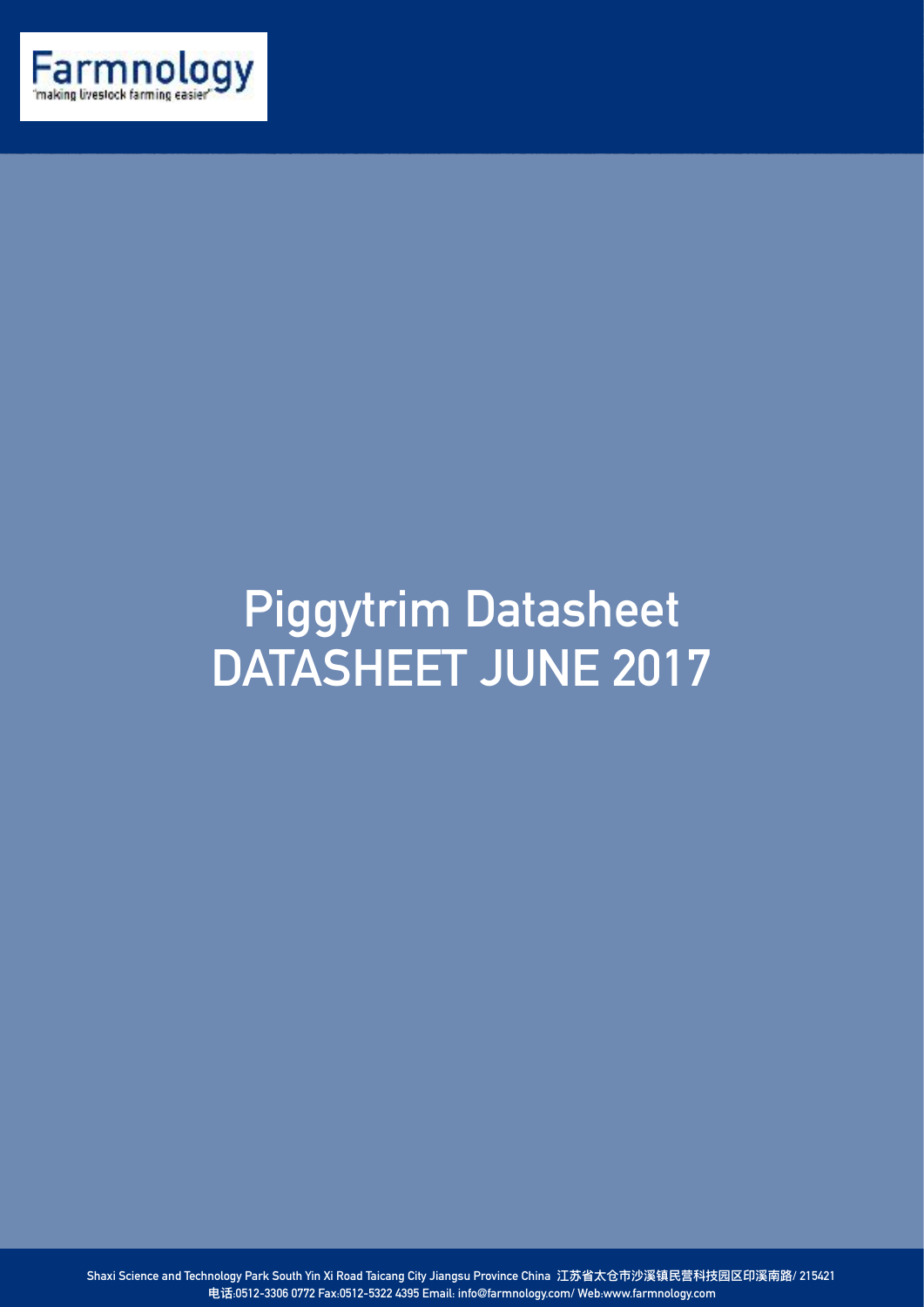

## **Piggytrim Datasheet DATASHEET JUNE 2017**

**Piggytrim is a safe tool to assist systematic care and hoof trimming of sows. Piggytrim operates by letting the sow to go into the box, after which she is hoisted up lying on her stomach with the legs on either side of the longitudinal tubes. The sow calms down when the floor disappears beneath it, and you can work undisturbed with the hoof care. Manufacture by Farmnology in China, design by Farmnology in Danmark.**



**Material: Galvanized steel. Outside dimension: 2200\*730\*1200 mm(710KG) Max load: 500KG Inside dimension: 2000\*490\*1070 mm** 



**Users should following safety protection and tools during operation. Users should also read the operation manual before usage.**